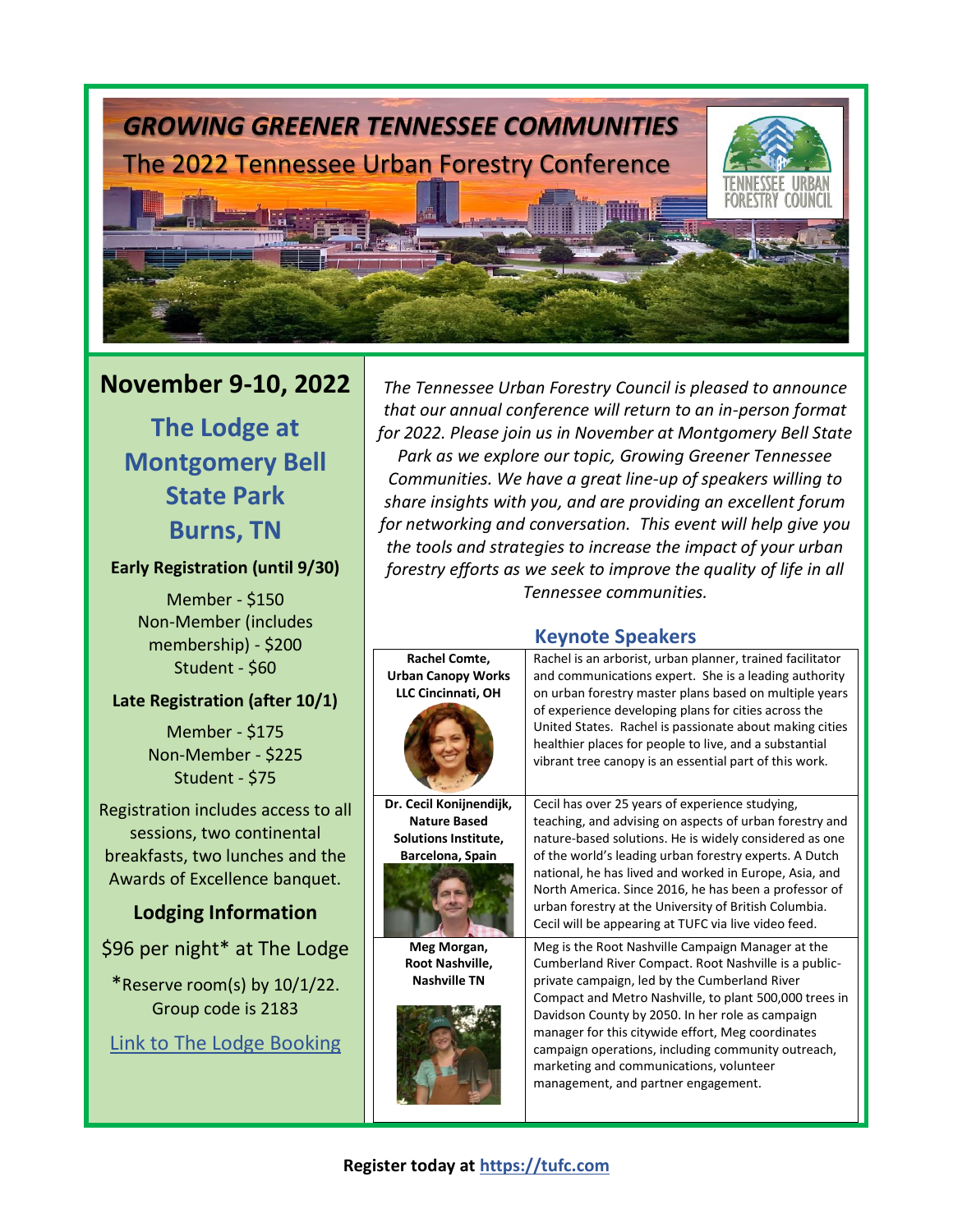# **Tentative Conference Program**

**Tuesday November 8**

**8 pm Pre-conference Informal networking reception (sponsorship available)**

#### **Wednesday November 9**

**7:00 am Registration and continental breakfast**

**8:00 Welcoming remarks, TUFC and TDF updates – Josiah Lockard, TUFC; David Arnold, TDF** 

**8:30 Keynote addresses**

### **The 3-30-300 Rule for Healthier and Greener Cities – Dr. Cecil Konijendijk, Nature Based Solutions Institute, Barcelona, Spain (live videoconference)**

*Urban forests provide a wide range of essential benefits. Current global challenges, such as climate change,*  environmental degradation, and the COVID-19 pandemic, have resulted in increased awareness of the importance of *urban trees and green spaces. While situations will always be complex and different, and guidelines are not written in stone, Cecil argues for a new rule of thumb for urban forestry and urban greening: the 3-30-300 rule. This rule focuses on the crucial contributions of urban forests and other urban nature to our health and wellbeing, as well as climate change adaptation.* 

#### **Strategies for Planting Trees on Private Property - Meg Morgan, Root Nashville**

To meet canopy goals, tree-planting campaigns must plant on private properties. Meaningful community engagement is critical, as well as understanding resident motivations or barriers towards planting trees. Through surveys with past recipients of free 1"-caliper trees and door-to-door canvassing in a pilot neighborhood, the Root Nashville campaign conducted a study to uncover tree acceptance and motivations and barriers. The study also revealed the importance of grassroots community leadership to increase the number of trees planted.

#### **10:00 Break with exhibits**

**10:30 Disaster Planning, Preparedness, Response & Recovery – Adam Stewart &Trip Voss, TEMA; Seth Hawkins, Georgia Forestry Commission; Eric Keuhler, Nashville Metro; Shelly Rampold, UTK** Tennessee communities experience high winds, tornados, floods, snowstorms and the possibility of an earthquake. Just as humans prepare for these natural disasters, there are ways to manage the urban forest so that the trees are better prepare for disasters. Since disasters are inevitable, they must be a consideration in planning and managing our municipal forests. This session will explore planning and management include strategies for building a resilient forest and a resilient community.

#### **12:00 Lunch (provided)**

#### **1:00 Concurrent Sessions**

| <b>Time</b> | <b>Urban Forestry Track</b>                                                         |         | <b>Ornamental and Pest Control Track</b>                                                                                      |
|-------------|-------------------------------------------------------------------------------------|---------|-------------------------------------------------------------------------------------------------------------------------------|
|             | This session explores contemporary issues<br>in urban forestry throughout Tennessee |         | This session covers current topics and provides<br>pesticide recertification credits for Category 3<br>pesticide applicators. |
| $1:00-$     | Knoxville Urban Tree Assessment Project -                                           |         | Woody Ornamental Diseases and Their Management-                                                                               |
| 1:45        | Kasey Krouse, City of Knoxville                                                     | 1:45    | Research Updates - Dr. Fulya Baysal-Gurel, Tennessee                                                                          |
|             |                                                                                     |         | <b>State University</b>                                                                                                       |
| $1:45-$     | Community Riparian Restoration Project -                                            |         | The Importance of Tree ID in Making a Diagnosis $-$                                                                           |
| 2:30        | Madison "Maddy" Johnson, University of                                              |         | Joellen Dimond, University of Memphis                                                                                         |
|             | Tennessee, Knoxville                                                                |         |                                                                                                                               |
| $2:30-$     | Urban Food Forest - Jaq Payne, University                                           | $2:15-$ | Pests of Ornamental Trees - Wes Hopper, City of                                                                               |
| 3:00        | of Tennessee, Knoxville                                                             | 3:00    | Germantown, TN                                                                                                                |
|             |                                                                                     |         |                                                                                                                               |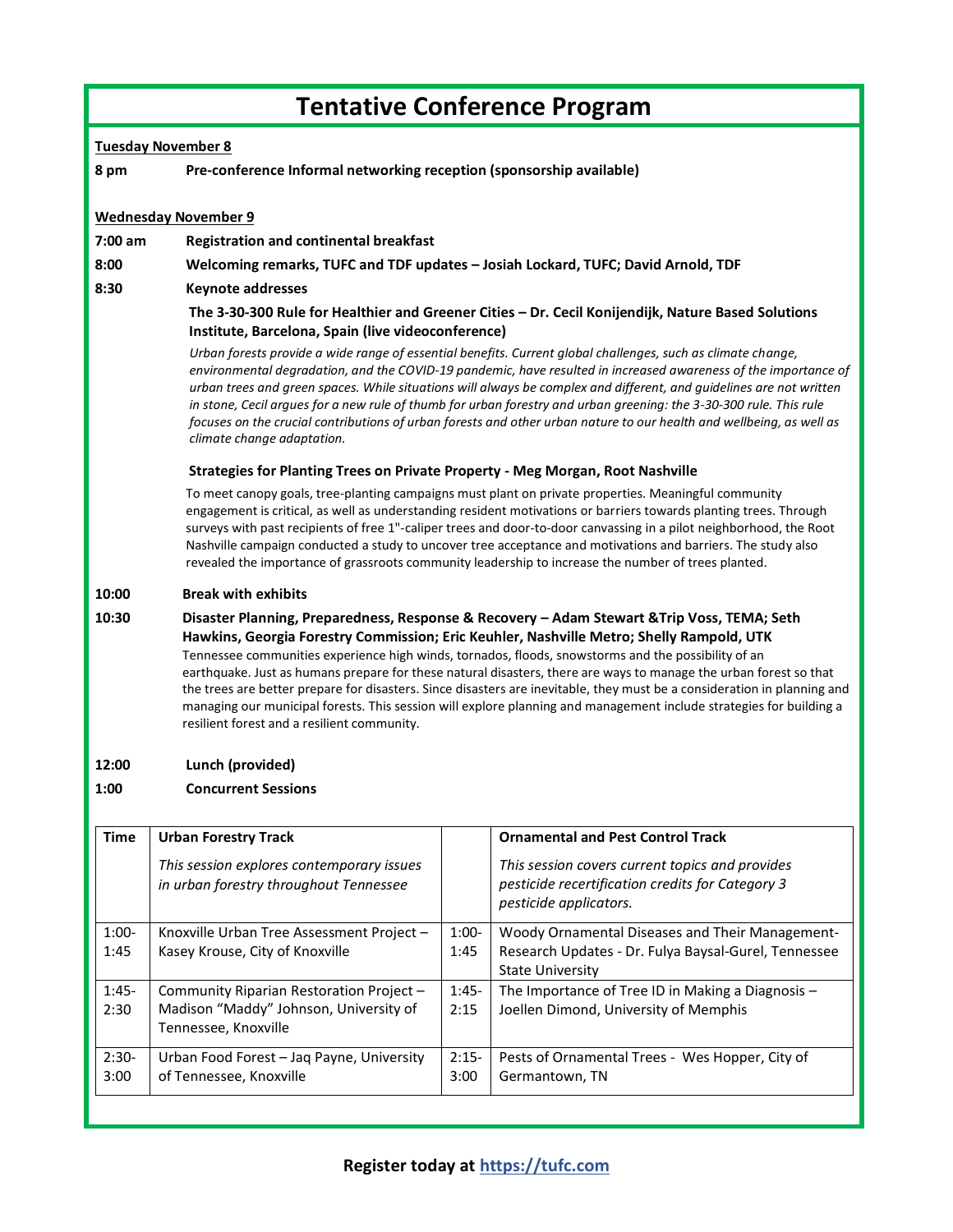## **3:00 Break**

#### **3:30 – 5:00 Workshops**

| <b>Recognizing Tree Risk</b> | <b>Golf Course Tree</b>                                 | i-Tree/Inventory                                    | <b>Community Engagement</b>                                                                                |
|------------------------------|---------------------------------------------------------|-----------------------------------------------------|------------------------------------------------------------------------------------------------------------|
| and Hazards (outdoor)        | <b>Management (outdoor)</b>                             | (outdoor)                                           | <b>Roundtable (Indoor)</b>                                                                                 |
| TBA                          | Nick St. Sauveur, Cortese<br>Tree Experts, Knoxville TN | Neal Vercler, University<br>of Tennessee, Knoxville | Ashley Kite-Rowland - TUFC,<br>Meg Morgan - Root Nashville,<br>Paul Ries - Insightful Nature<br><b>LLC</b> |

- **5:00 Adjourn**
- **6:00 President's Reception**
- **7:00 Awards of Excellence Banquet & Presentation**
- **8:00 Live music**

# **Thursday November 10, 2022**

### **7:00 am Registration and continental breakfast**

## **8:00 Challenges & Innovations in Urban Forestry Planning – Rachel Comte, Urban Canopy Works LLC**

Over the past few decades, urban forestry has increasingly taken more of a visible stage in cities across the country. Because of the real impact of trees on the health of communities, there is a real need for planners, designers, and policy makers to think about and emphasize the value of a healthy urban forest, especially in the face of climate changes. Urban planner and ISA certified arborist Rachel Comte, Principal of Urban Canopy Works, will provide an overview of what UCW is seeing in strategic long-term planning for communities related to tree canopy. Some of the challenges and innovations happening in urban forestry Rachel will cover will include a summary of challenges in urban forestry planning as a whole, including discussion on the concepts of equity, communications, engagement and partnerships in urban forestry.

## **9:00 Concurrent Sessions**

| Time            | <b>Tree Board Track</b>                                                                                                                           | <b>Urban Forest Management Plan Track</b>                                                         |  |
|-----------------|---------------------------------------------------------------------------------------------------------------------------------------------------|---------------------------------------------------------------------------------------------------|--|
| $9:00 - 9:30$   | Updating your tree ordinance $-$ Diane<br>Warwick, TDF                                                                                            | Overview/Value/Importance of plans -<br>speaker TBA                                               |  |
| $9:30 - 10:00$  | <b>Tree Board effectiveness - Brentwood and</b><br>Clarksville Tree Board Representatives                                                         | Stakeholder engagement and urban forest<br><b>planning</b> $-$ Speaker TBA                        |  |
| $10:00 - 10:30$ | Break (exhibits close at 10:30)                                                                                                                   |                                                                                                   |  |
| $10:30 - 11:00$ | How to get your community to care about<br>trees - Ashley Kite-Rowland, TUFC                                                                      | TN panel of cities who have mgmt. plans - TBA                                                     |  |
| $11:00 - 11:30$ | Tree Boards of the Future - What will they<br><b>look like?</b> - Kayla Stuart, Knoxville Tree Board,<br>James 'Jimi' Miller, UTK, Mara Lind, UTK | Successful examples of UF Plans for various<br>sized cities - Rachel Comte, Urban Canopy<br>Works |  |

11:30 Conference wrap-up

12:00 Box lunch and adjourn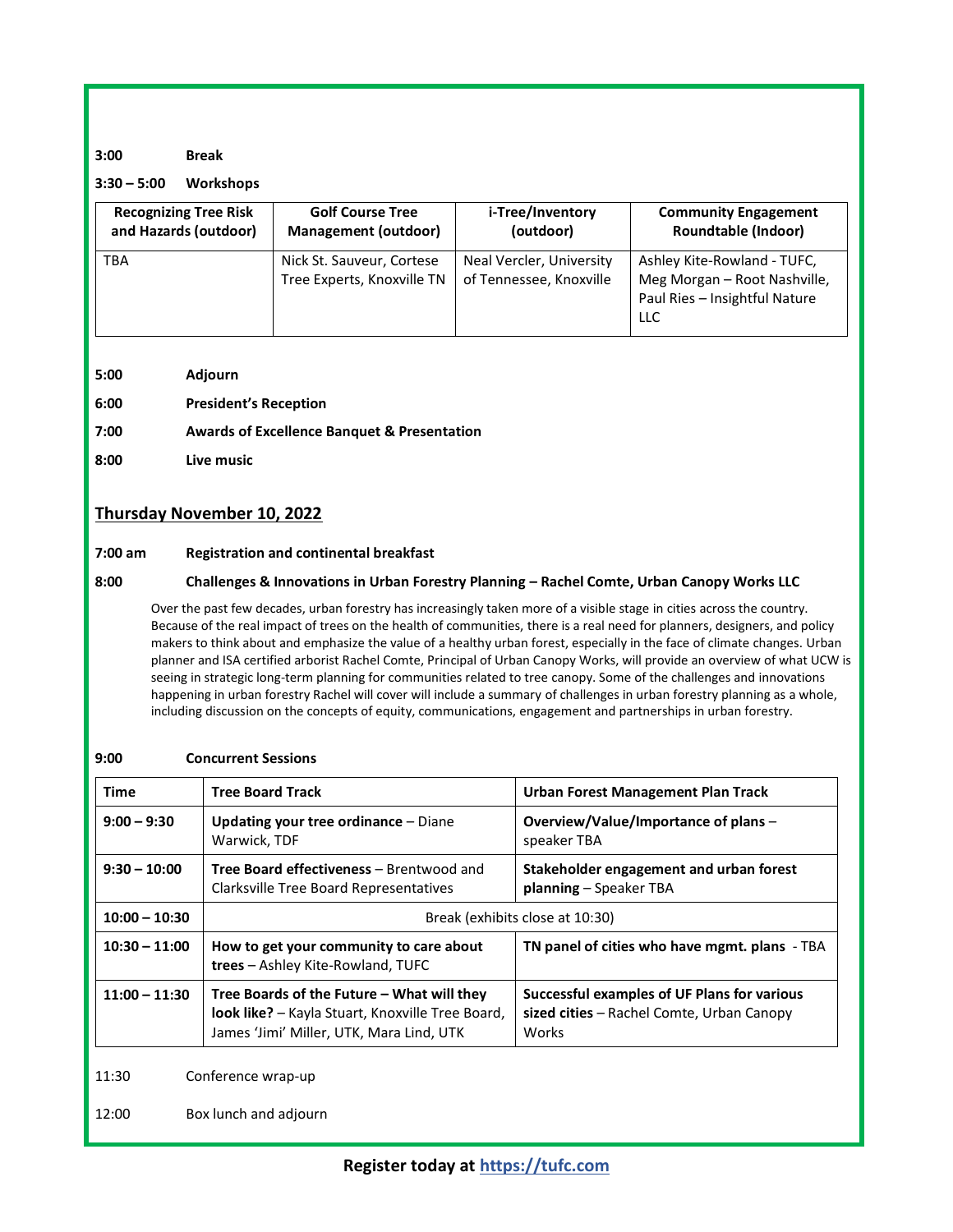# **TUFC Conference Sponsorship**

All conference sponsors will receive:

- Conference exhibit space with table
- Recognition in conference program
	- Social media recognition

# **Tulip Poplar Level - \$2,500**

Also includes:

- Business link & logo recognition on our website
- Opportunity to briefly share remarks during banquet.

Sponsorship Opportunties:

- President's Reception & Musical Entertainment
- Awards of Excellence Banquet & Ceremony

# **White Oak Level - \$1,000**

Also includes:

• Logo recognition on our website

Sponsorship Opportunities:

- Preconference Informal Networking Event: 11/8
- Keynote Speaker: Comte
- Keynote Speaker: Konijnendijk
- Keynote Speaker: Morgan
- Concurrent Session Block: 11/9 PM
- Concurrent Session Block: 11/10 AM
- Breakfast: 11/9
- Breakfast: 11/10
- Lunch: 11/9
- Lunch: 11/10

*To confirm a sponsorship, contact Ashley at [tufc.ashley@gmail.com](mailto:tufc.ashley@gmail.com) or 615-638-8027.*

### Sponsorship Opportunities:

- Break: 11/9 AM
- Break: 11/9 PM
- Disaster Planning Session 11/9

**Flowering Dogwood Level - \$500**

• Registration Swag (x2)